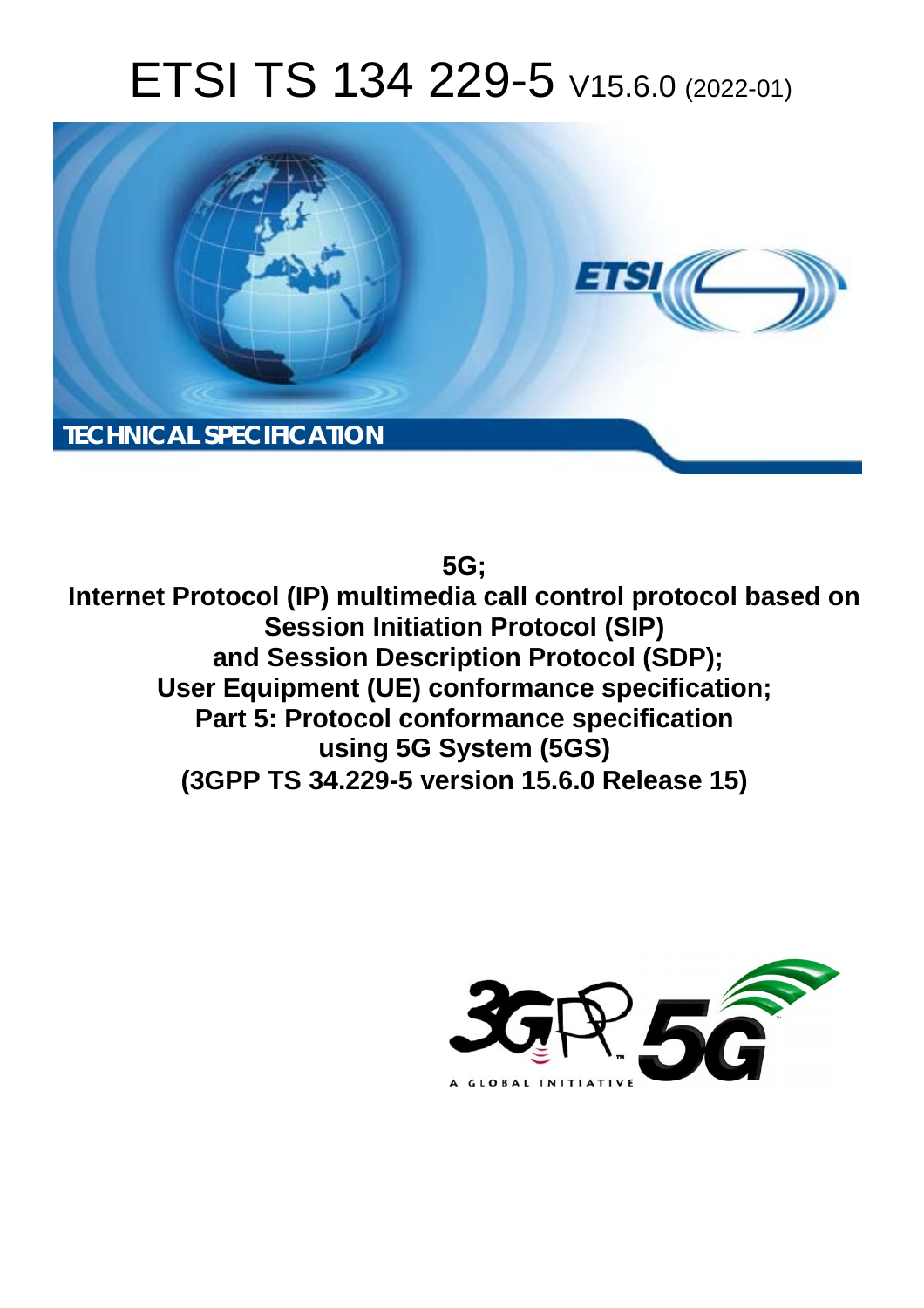Reference RTS/TSGR-0534229-5vf60

Keywords

 $\overline{5G}$ 

#### *ETSI*

650 Route des Lucioles F-06921 Sophia Antipolis Cedex - FRANCE

Tel.: +33 4 92 94 42 00 Fax: +33 4 93 65 47 16

Siret N° 348 623 562 00017 - APE 7112B Association à but non lucratif enregistrée à la Sous-Préfecture de Grasse (06) N° w061004871

#### *Important notice*

The present document can be downloaded from: <http://www.etsi.org/standards-search>

The present document may be made available in electronic versions and/or in print. The content of any electronic and/or print versions of the present document shall not be modified without the prior written authorization of ETSI. In case of any existing or perceived difference in contents between such versions and/or in print, the prevailing version of an ETSI deliverable is the one made publicly available in PDF format at [www.etsi.org/deliver](http://www.etsi.org/deliver).

Users of the present document should be aware that the document may be subject to revision or change of status. Information on the current status of this and other ETSI documents is available at <https://portal.etsi.org/TB/ETSIDeliverableStatus.aspx>

If you find errors in the present document, please send your comment to one of the following services: <https://portal.etsi.org/People/CommiteeSupportStaff.aspx>

#### *Notice of disclaimer & limitation of liability*

The information provided in the present deliverable is directed solely to professionals who have the appropriate degree of experience to understand and interpret its content in accordance with generally accepted engineering or other professional standard and applicable regulations.

No recommendation as to products and services or vendors is made or should be implied.

No representation or warranty is made that this deliverable is technically accurate or sufficient or conforms to any law and/or governmental rule and/or regulation and further, no representation or warranty is made of merchantability or fitness for any particular purpose or against infringement of intellectual property rights.

In no event shall ETSI be held liable for loss of profits or any other incidental or consequential damages.

Any software contained in this deliverable is provided "AS IS" with no warranties, express or implied, including but not limited to, the warranties of merchantability, fitness for a particular purpose and non-infringement of intellectual property rights and ETSI shall not be held liable in any event for any damages whatsoever (including, without limitation, damages for loss of profits, business interruption, loss of information, or any other pecuniary loss) arising out of or related to the use of or inability to use the software.

#### *Copyright Notification*

No part may be reproduced or utilized in any form or by any means, electronic or mechanical, including photocopying and microfilm except as authorized by written permission of ETSI. The content of the PDF version shall not be modified without the written authorization of ETSI.

The copyright and the foregoing restriction extend to reproduction in all media.

© ETSI 2022. All rights reserved.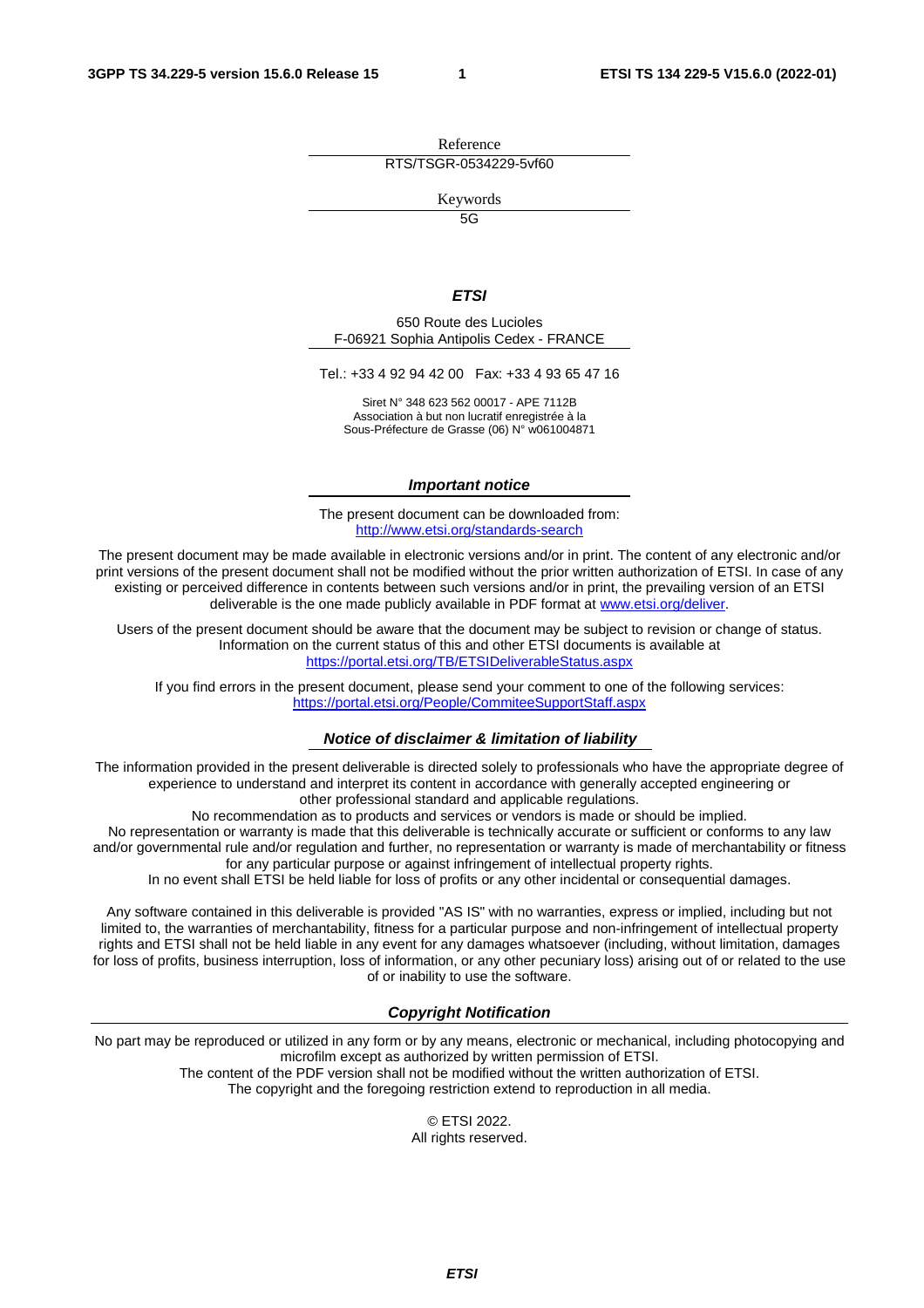## Intellectual Property Rights

#### Essential patents

IPRs essential or potentially essential to normative deliverables may have been declared to ETSI. The declarations pertaining to these essential IPRs, if any, are publicly available for **ETSI members and non-members**, and can be found in ETSI SR 000 314: *"Intellectual Property Rights (IPRs); Essential, or potentially Essential, IPRs notified to ETSI in respect of ETSI standards"*, which is available from the ETSI Secretariat. Latest updates are available on the ETSI Web server ([https://ipr.etsi.org/\)](https://ipr.etsi.org/).

Pursuant to the ETSI Directives including the ETSI IPR Policy, no investigation regarding the essentiality of IPRs, including IPR searches, has been carried out by ETSI. No guarantee can be given as to the existence of other IPRs not referenced in ETSI SR 000 314 (or the updates on the ETSI Web server) which are, or may be, or may become, essential to the present document.

#### **Trademarks**

The present document may include trademarks and/or tradenames which are asserted and/or registered by their owners. ETSI claims no ownership of these except for any which are indicated as being the property of ETSI, and conveys no right to use or reproduce any trademark and/or tradename. Mention of those trademarks in the present document does not constitute an endorsement by ETSI of products, services or organizations associated with those trademarks.

**DECT™**, **PLUGTESTS™**, **UMTS™** and the ETSI logo are trademarks of ETSI registered for the benefit of its Members. **3GPP™** and **LTE™** are trademarks of ETSI registered for the benefit of its Members and of the 3GPP Organizational Partners. **oneM2M™** logo is a trademark of ETSI registered for the benefit of its Members and of the oneM2M Partners. **GSM**® and the GSM logo are trademarks registered and owned by the GSM Association.

### Legal Notice

This Technical Specification (TS) has been produced by ETSI 3rd Generation Partnership Project (3GPP).

The present document may refer to technical specifications or reports using their 3GPP identities. These shall be interpreted as being references to the corresponding ETSI deliverables.

The cross reference between 3GPP and ETSI identities can be found under<http://webapp.etsi.org/key/queryform.asp>.

#### Modal verbs terminology

In the present document "**shall**", "**shall not**", "**should**", "**should not**", "**may**", "**need not**", "**will**", "**will not**", "**can**" and "**cannot**" are to be interpreted as described in clause 3.2 of the [ETSI Drafting Rules](https://portal.etsi.org/Services/editHelp!/Howtostart/ETSIDraftingRules.aspx) (Verbal forms for the expression of provisions).

"**must**" and "**must not**" are **NOT** allowed in ETSI deliverables except when used in direct citation.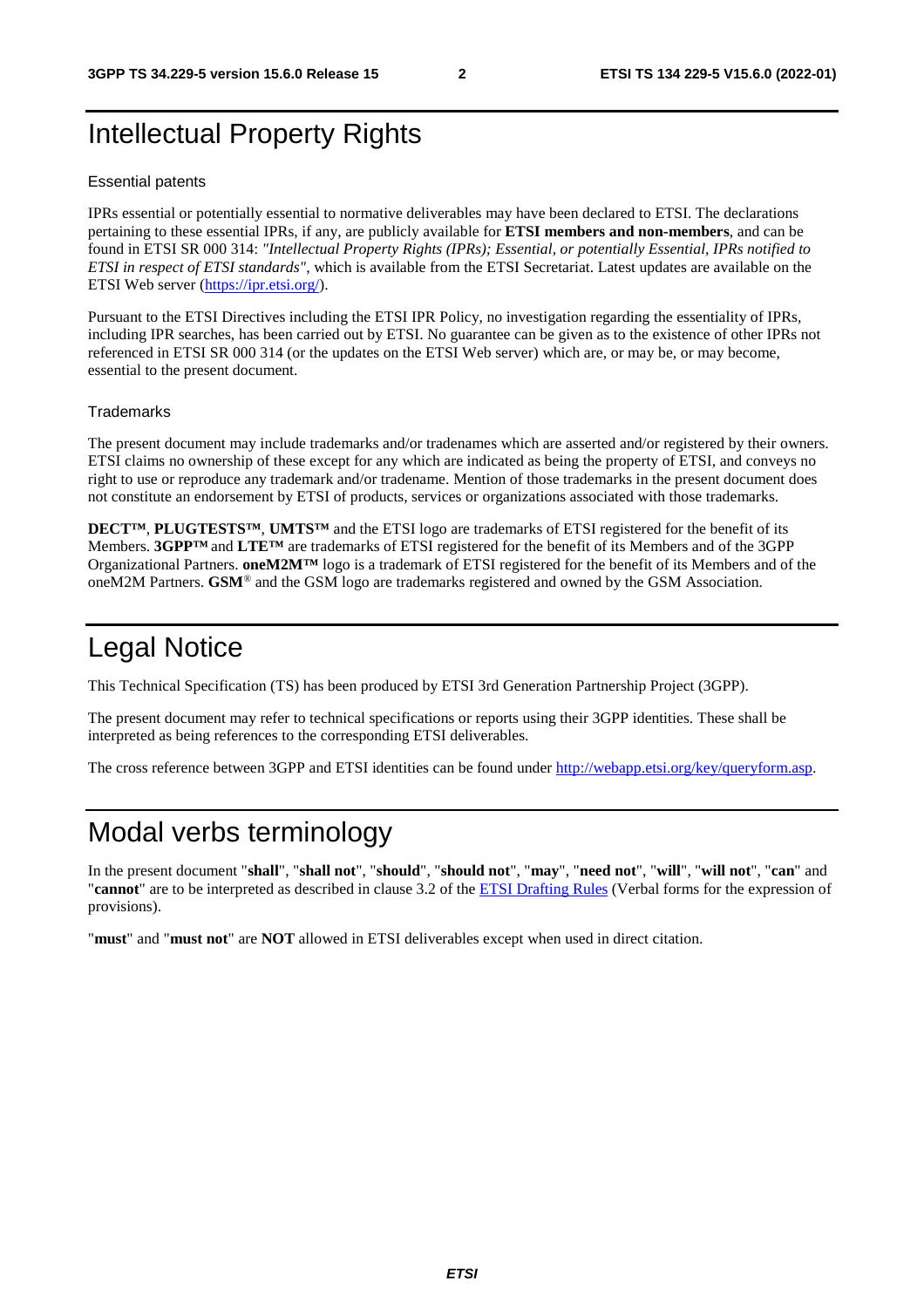$\mathbf{3}$ 

# Contents

| $\textbf{For} \textit{word} \textit{} \textit{} \textit{} \textit{} \textit{} \textit{} \textit{} \textit{} \textit{} \textit{} \textit{} \textit{} \textit{} \textit{} \textit{} \textit{} \textit{} \textit{} \textit{} \textit{} \textit{} \textit{} \textit{} \textit{} \textit{} \textit{} \textit{} \textit{} \textit{} \textit{} \textit{} \textit{} \textit{} \textit{} \textit{$ |  |
|-------------------------------------------------------------------------------------------------------------------------------------------------------------------------------------------------------------------------------------------------------------------------------------------------------------------------------------------------------------------------------------------|--|
|                                                                                                                                                                                                                                                                                                                                                                                           |  |
| 1                                                                                                                                                                                                                                                                                                                                                                                         |  |
| $\overline{2}$                                                                                                                                                                                                                                                                                                                                                                            |  |
| 3 <sup>7</sup>                                                                                                                                                                                                                                                                                                                                                                            |  |
|                                                                                                                                                                                                                                                                                                                                                                                           |  |
|                                                                                                                                                                                                                                                                                                                                                                                           |  |
|                                                                                                                                                                                                                                                                                                                                                                                           |  |
|                                                                                                                                                                                                                                                                                                                                                                                           |  |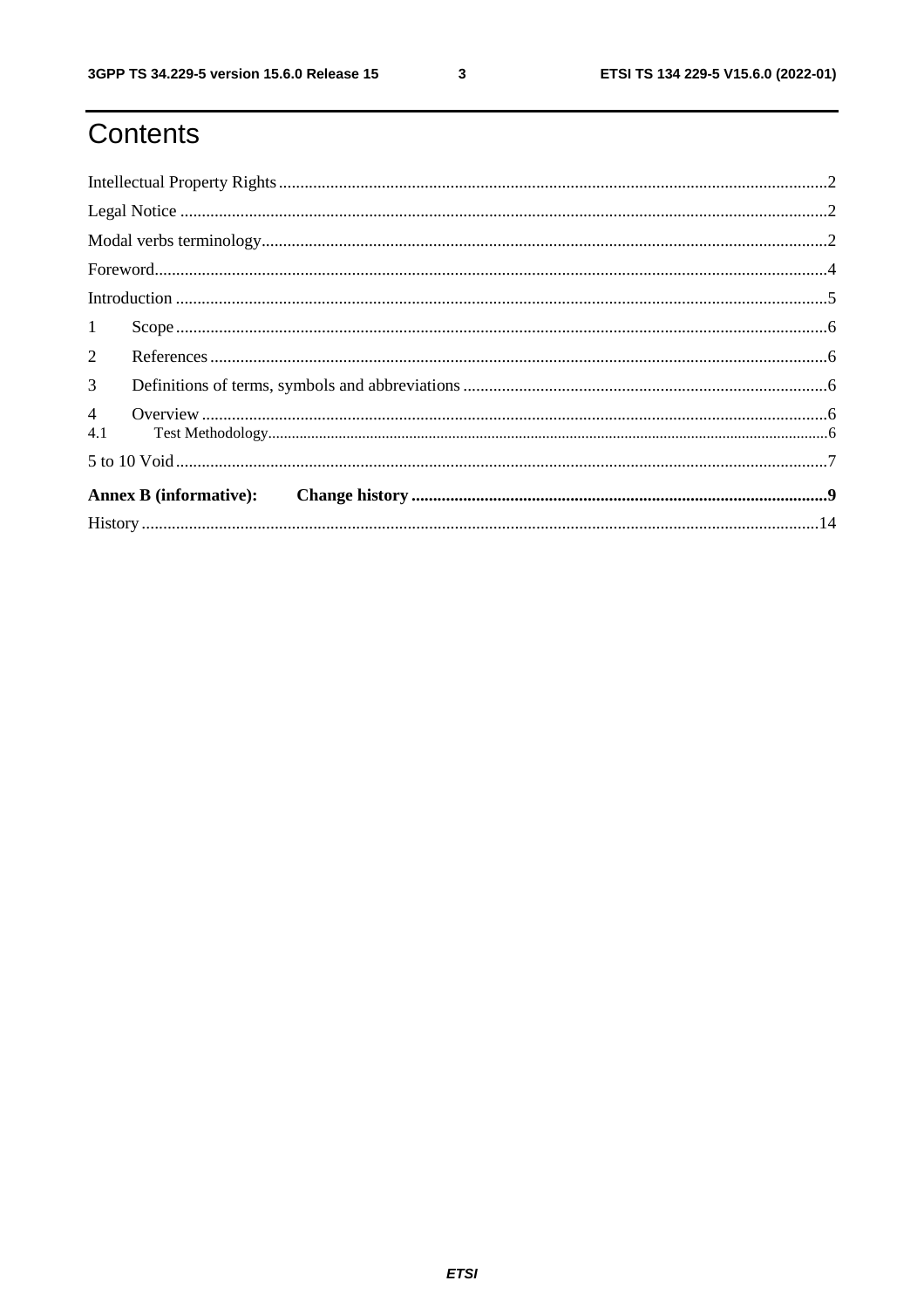# Foreword

This Technical Specification has been produced by the 3rd Generation Partnership Project (3GPP).

The contents of the present document are subject to continuing work within the TSG and may change following formal TSG approval. Should the TSG modify the contents of the present document, it will be re-released by the TSG with an identifying change of release date and an increase in version number as follows:

Version x.y.z

where:

- x the first digit:
	- 1 presented to TSG for information;
	- 2 presented to TSG for approval;
	- 3 or greater indicates TSG approved document under change control.
- y the second digit is incremented for all changes of substance, i.e. technical enhancements, corrections, updates, etc.
- z the third digit is incremented when editorial only changes have been incorporated in the document.

In the present document, certain modal verbs have the following meanings:

**shall** indicates a mandatory requirement to do something

**shall not** indicates an interdiction (prohibition) to do something

The constructions "shall" and "shall not" are confined to the context of normative provisions, and do not appear in Technical Reports.

The constructions "must" and "must not" are not used as substitutes for "shall" and "shall not". Their use is avoided insofar as possible, and they are not used in a normative context except in a direct citation from an external, referenced, non-3GPP document, or so as to maintain continuity of style when extending or modifying the provisions of such a referenced document.

| should     | indicates a recommendation to do something     |
|------------|------------------------------------------------|
| should not | indicates a recommendation not to do something |
| may        | indicates permission to do something           |
| need not   | indicates permission not to do something       |

The construction "may not" is ambiguous and is not used in normative elements. The unambiguous constructions "might not" or "shall not" are used instead, depending upon the meaning intended.

| can    | indicates that something is possible   |
|--------|----------------------------------------|
| cannot | indicates that something is impossible |

The constructions "can" and "cannot" shall not to be used as substitutes for "may" and "need not".

| will     | indicates that something is certain or expected to happen as a result of action taken by an agency<br>the behaviour of which is outside the scope of the present document     |
|----------|-------------------------------------------------------------------------------------------------------------------------------------------------------------------------------|
| will not | indicates that something is certain or expected not to happen as a result of action taken by an<br>agency the behaviour of which is outside the scope of the present document |
| might    | indicates a likelihood that something will happen as a result of action taken by some agency the<br>behaviour of which is outside the scope of the present document           |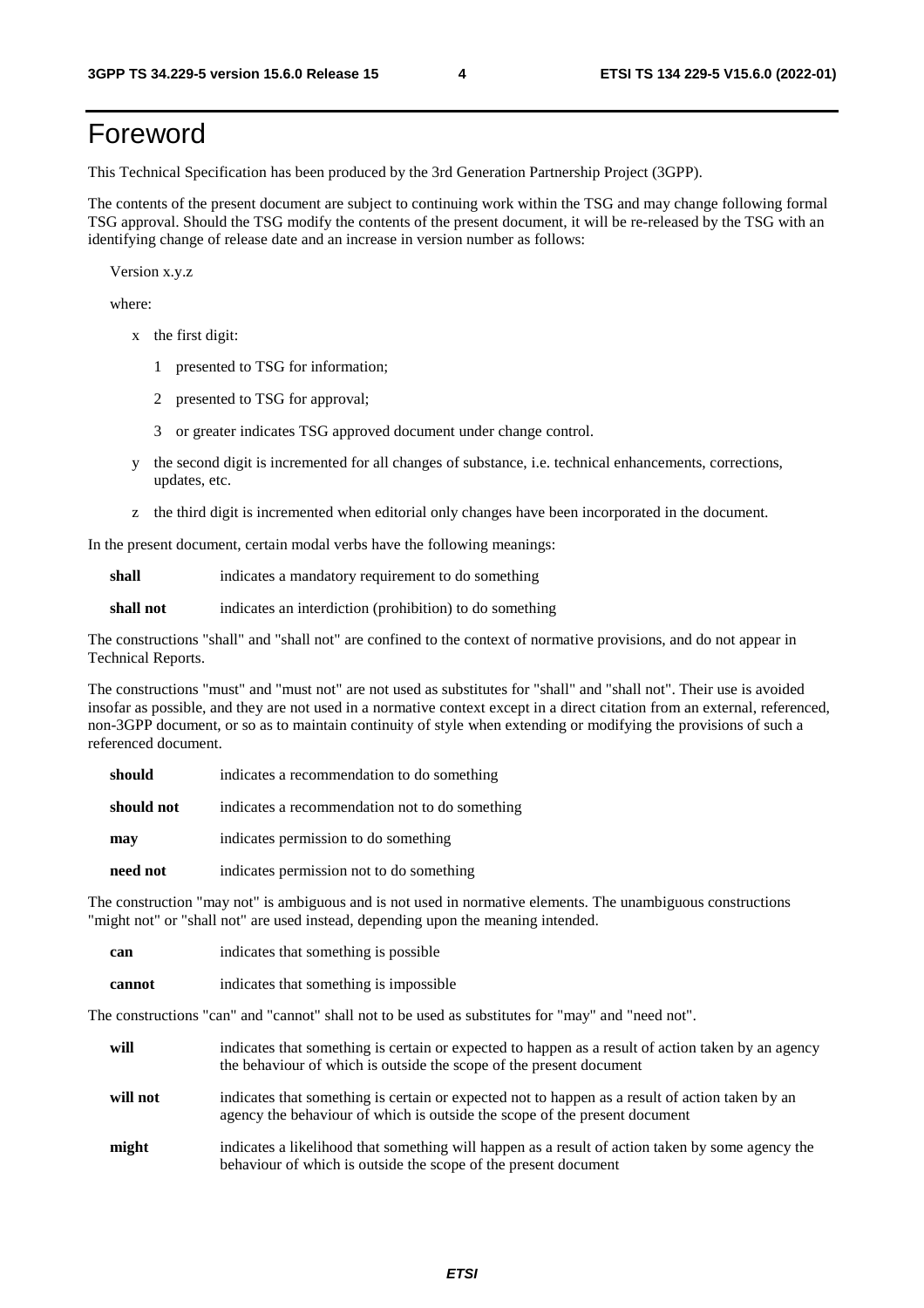**might not** indicates a likelihood that something will not happen as a result of action taken by some agency the behaviour of which is outside the scope of the present document

In addition:

| is     | (or any other verb in the indicative mood) indicates a statement of fact          |
|--------|-----------------------------------------------------------------------------------|
| is not | (or any other negative verb in the indicative mood) indicates a statement of fact |
|        |                                                                                   |

The constructions "is" and "is not" do not indicate requirements.

### Introduction

The present document is the fifth part of a multi-part conformance specification valid for 3GPP Release 15 and later releases:

3GPP TS 34.229-1 [2]: "Internet Protocol (IP) multimedia call control protocol based on Session Initiation Protocol (SIP) and Session Description Protocol (SDP); User Equipment (UE) conformance specification; Part 1: Protocol conformance specification".

 3GPP TS 34.229-2 [3]: "Internet Protocol (IP) multimedia call control protocol based on Session Initiation Protocol (SIP) and Session Description Protocol (SDP); User Equipment (UE) conformance specification; Part 2: Implementation Conformance Statement (ICS) proforma specification".

 3GPP TS 34.229-3 [4]: "Internet Protocol (IP) multimedia call control protocol based on Session Initiation Protocol (SIP) and Session Description Protocol (SDP); User Equipment (UE) conformance specification; Part 3: Abstract Test Suites (ATS)".

 3GPP TS 34.229-4 [5]: "Internet Protocol (IP) multimedia call control protocol based on Session Initiation Protocol (SIP) and Session Description Protocol (SDP); User Equipment (UE) conformance specification; Part 4: Enabler for IP multimedia applications testing".

**3GPP TS 34.229-5 (the present document): "Internet Protocol (IP) multimedia call control protocol based on Session Initiation Protocol (SIP) and Session Description Protocol (SDP); User Equipment (UE) conformance specification; Part 5: Protocol conformance specification using 5G System (5GS)".** 

NOTE 1: The ATS is written in a standard testing language, TTCN-3, as defined in ETSI ES 201 873, Parts 1 to 3 [8], [9] and [10].

NOTE 2: Further information on testing can be found in ETSI ETS 300 406 [11] and ISO/IEC 9646-1 [12].

For at least a minimum set of services, the prose descriptions of test cases will have a matching detailed test case implemented in TTCN-3 (and provided in 3GPP TS 34.229-3 [4]).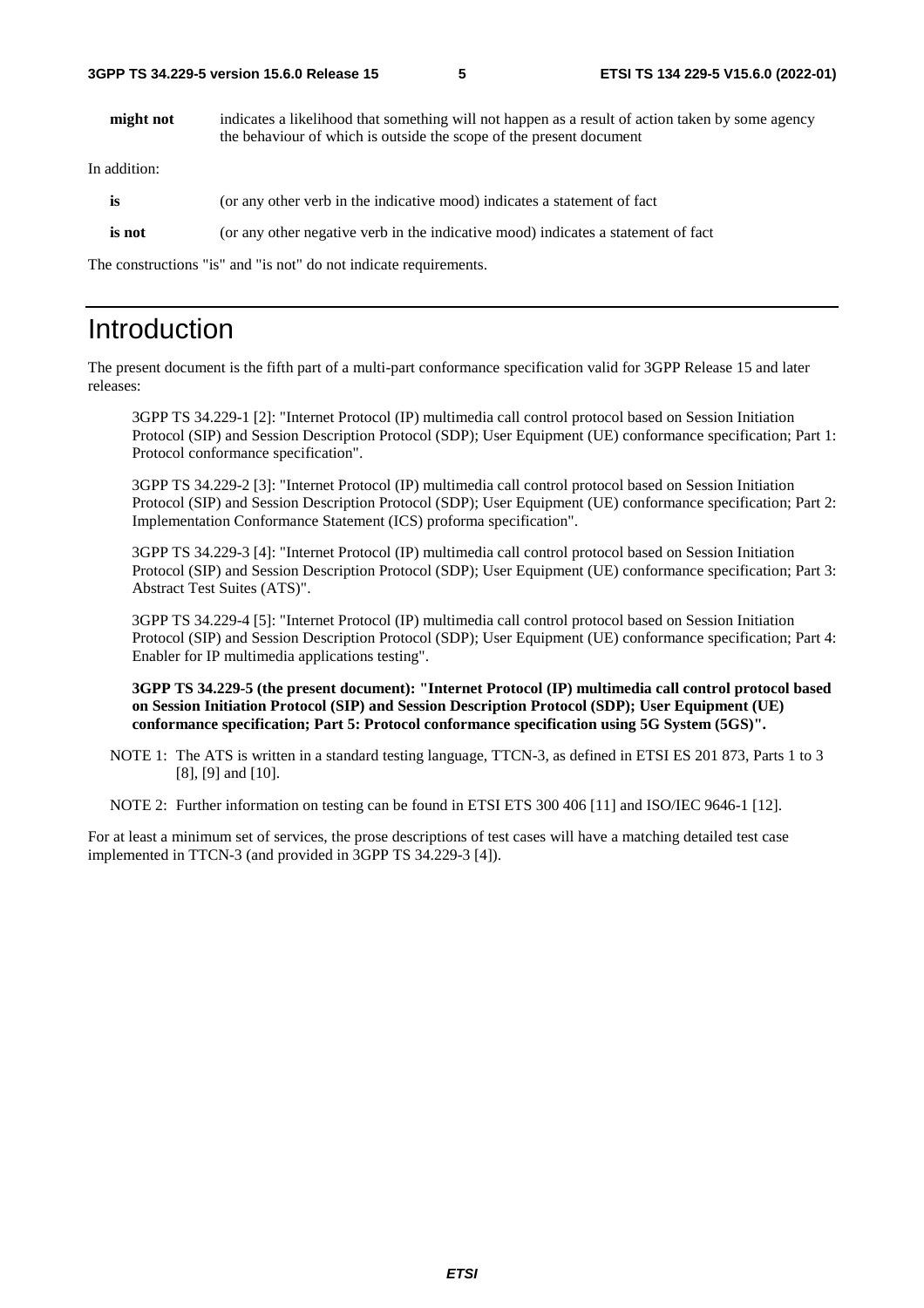#### 1 Scope

The present document specifies the protocol conformance testing for the User Equipment (UE) supporting the Internet Protocol (IP) multimedia call control protocol based on Session Initiation Protocol (SIP) and Session Description Protocol (SDP) when using the 5G System (5GS).

This is the fifth part of a multi-part test specification. The following information can be found in this part:

- the overall test structure;
- the test configurations;
- the conformance requirement and reference to the core specifications:
- the test purposes; and
- the test procedure.

The following information relevant to testing can be found in accompanying specifications:

Implementation Conformance Statement (ICS) pro-forma and the applicability of each test case [3].

The present document is valid for UE implemented according to 3GPP Releases starting from Release 15 up to the Release indicated on the cover page of the present document.

#### 2 References

The following documents contain provisions which, through reference in this text, constitute provisions of the present document.

- References are either specific (identified by date of publication, edition number, version number, etc.) or non-specific.
- For a specific reference, subsequent revisions do not apply.
- For a non-specific reference, the latest version applies. In the case of a reference to a 3GPP document (including a GSM document), a non-specific reference implicitly refers to the latest version of that document *in the same Release as the present document*.
- [1] to [48] (void)
- [49] 3GPP TS 34.229-5 Release 16: "Internet Protocol (IP) multimedia call control protocol based on Session Initiation Protocol (SIP) and Session Description Protocol (SDP); User Equipment (UE) conformance specification; Part 5: Protocol conformance specification using 5G System (5GS)"

### 3 Definitions of terms, symbols and abbreviations

Void

#### 4 Overview

#### 4.1 Test Methodology

The requirements of the present document are provided in 3GPP TS 34.229-5 Release 16 [49].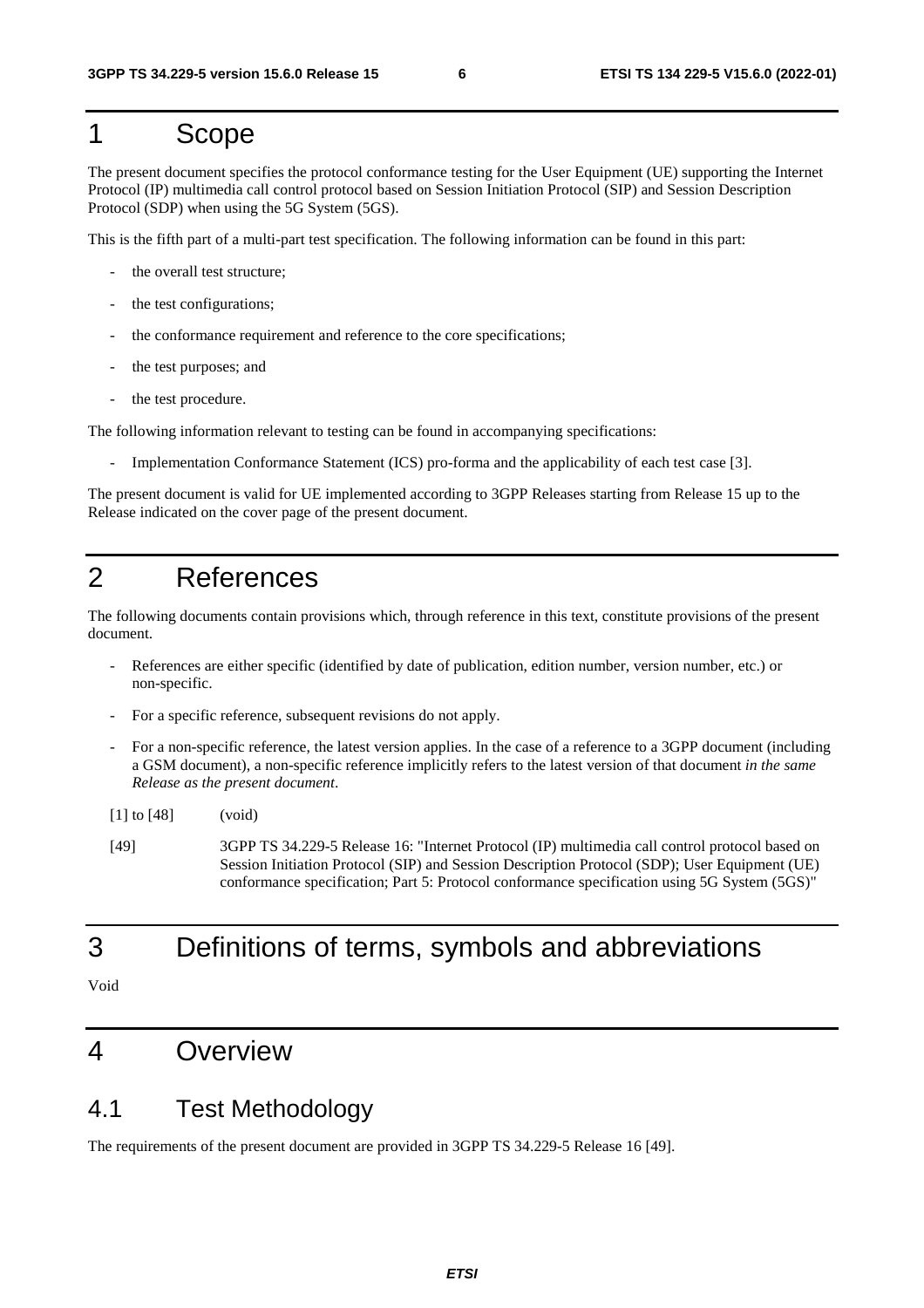# 5 to 10 Void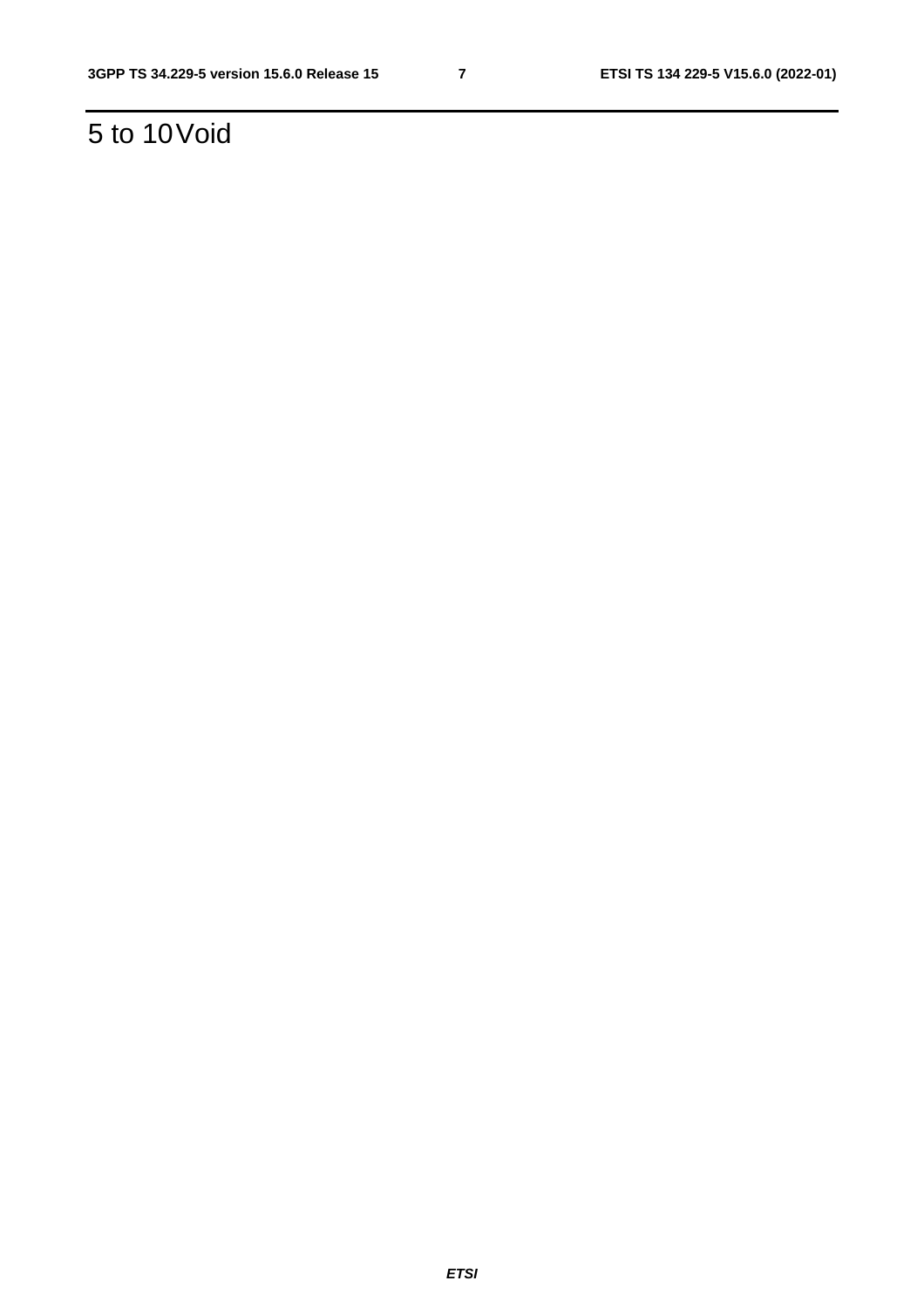# Annex A: Void

*ETSI*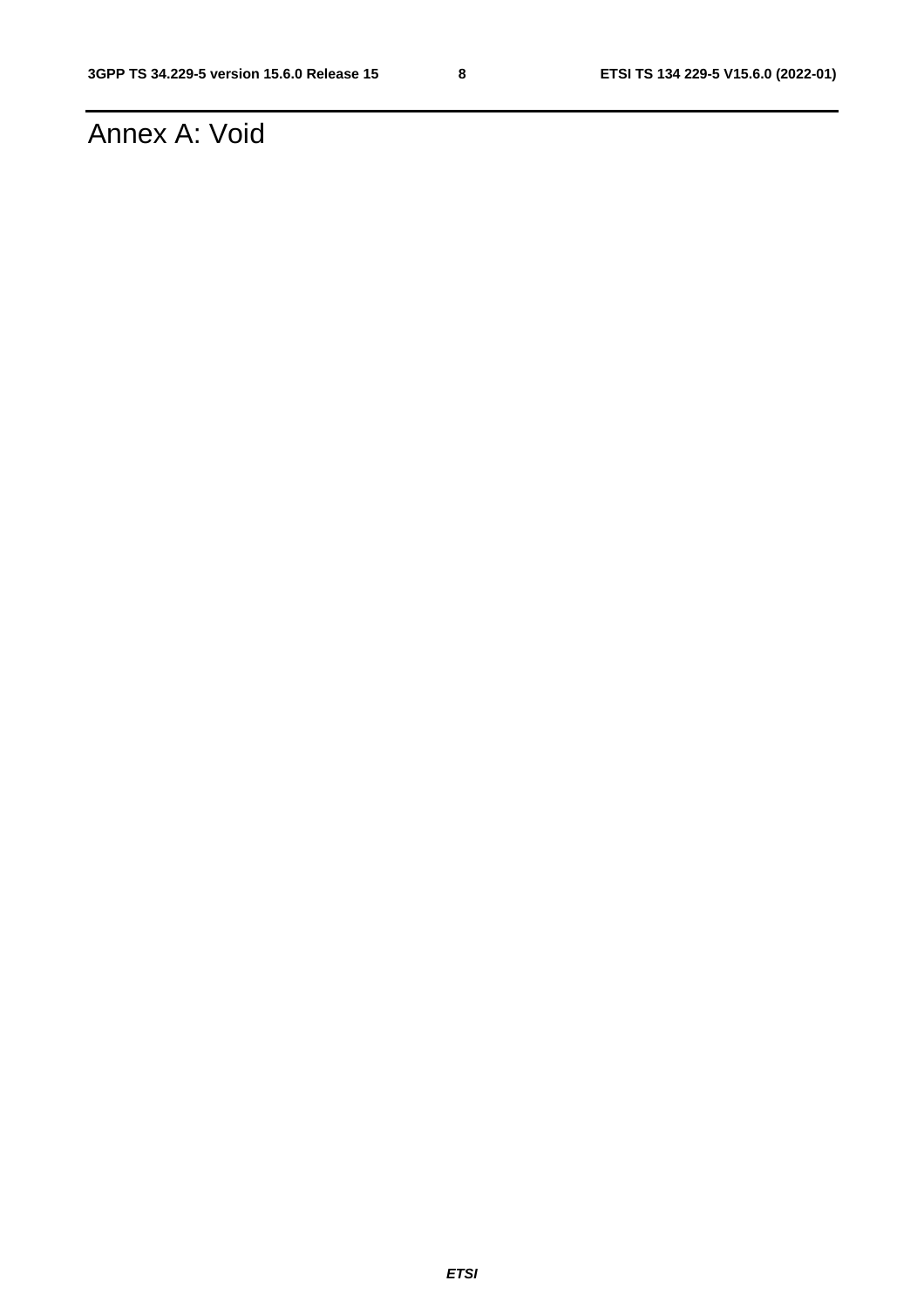Annex B (informative): Change history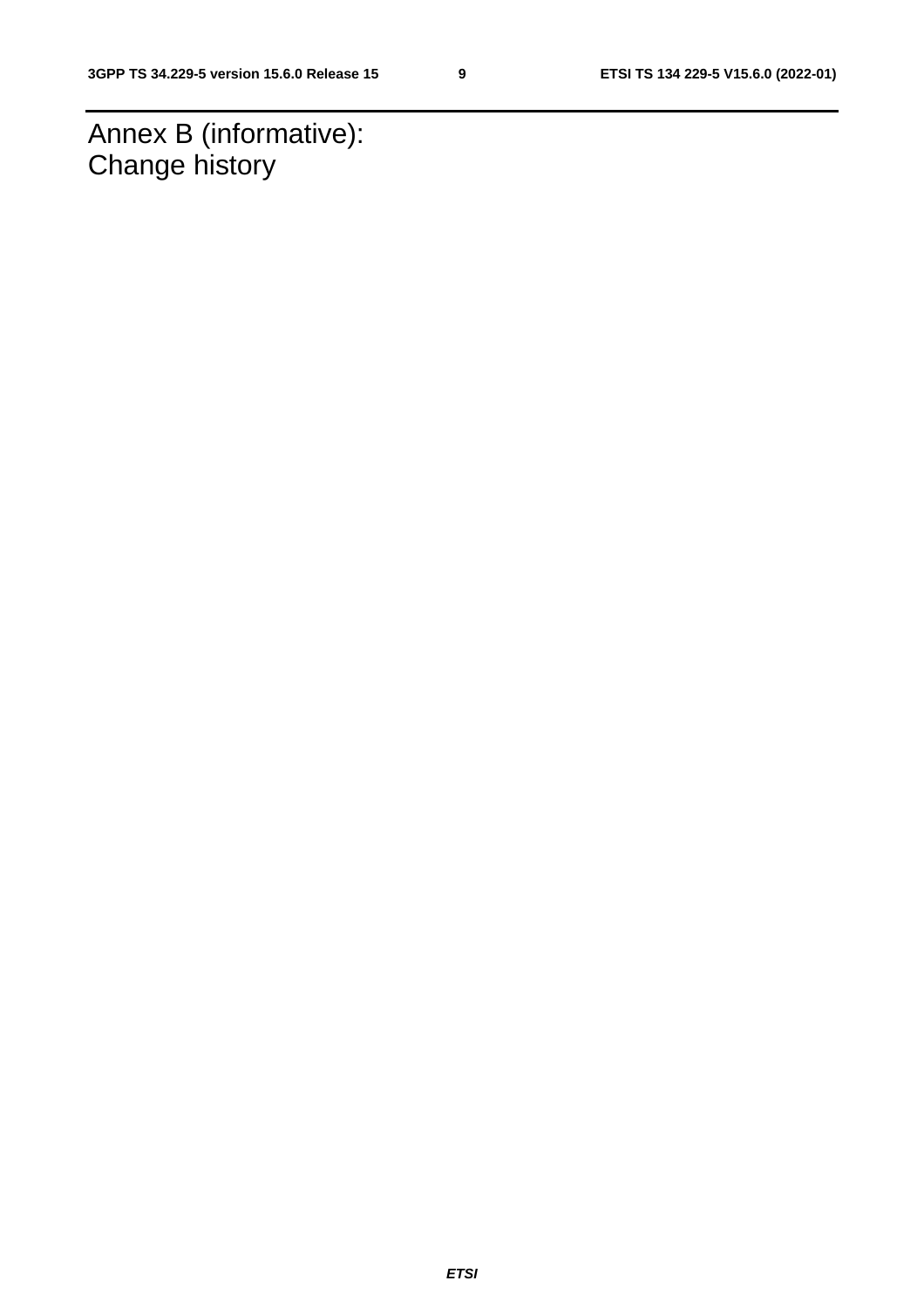| <b>Change history</b> |                                            |             |              |                |            |                                                                                                                                                                                                                                                         |                       |
|-----------------------|--------------------------------------------|-------------|--------------|----------------|------------|---------------------------------------------------------------------------------------------------------------------------------------------------------------------------------------------------------------------------------------------------------|-----------------------|
| <b>Date</b>           | <b>Meeting</b>                             | <b>TDoc</b> | CR.          | <b>Re</b><br>V | <b>Cat</b> | Subject/Comment                                                                                                                                                                                                                                         | <b>New</b><br>version |
| 2019-10               | <b>RAN5#85</b>                             | R5-197746   |              |                |            | First draft version V0.1.0 made available                                                                                                                                                                                                               | 0.1.0                 |
| 2019-11               | <b>RAN5#85</b>                             | R5-198832   |              |                |            | Second draft version V0.2.0 made available, implementing pCRs<br>R5-197934, R5-198899, R5-198239, R5-198240, and R5-198241                                                                                                                              | 0.2.0                 |
| 2020-06               | RAN5#87-e R5-201458                        |             |              |                |            | Third draft version V0.3.0 made available, implementing pCRs<br>R5-202693, R5-202686, R5-202687, R5-202688, R5-202689,<br>R5-202678, R5-202679, R5-202680, R5-202681, R5-202682,<br>R5-202690, R5-202683, R5-202684, R5-202685, R5-202691,<br>R5-202692 | 0.3.0                 |
| 2020-06               | RAN5#87-e                                  |             |              |                |            | Raised to v15.0.0                                                                                                                                                                                                                                       | 15.0.0                |
| 2020-09               | RAN5#88-e R5-203437                        |             | 0004         |                | F          | Corrections to A.2 on IMS Registration                                                                                                                                                                                                                  | 15.1.0                |
| 2020-09               | RAN5#88-e R5-203439                        |             | 0006         |                | F          | New generic procedure for MT Call Release                                                                                                                                                                                                               | 15.1.0                |
| 2020-09               | RAN5#88-e R5-203440                        |             | 0007         |                | F          | Adding references as needed                                                                                                                                                                                                                             | 15.1.0                |
| 2020-09               | RAN5#88-e R5-203441                        |             | 0008         |                | F          | Corrections to test cases 7.6 and 7.7                                                                                                                                                                                                                   | 15.1.0                |
| 2020-09               | RAN5#88-e R5-203442                        |             | 0009         |                | F          | Corrections to test case 6.1                                                                                                                                                                                                                            | 15.1.0                |
| 2020-09               | RAN5#88-e R5-203443                        |             | 0010         |                | F          | Corrections to test case 6.2                                                                                                                                                                                                                            | 15.1.0                |
| 2020-09               | RAN5#88-e R5-203445                        |             | 0012         |                | F          | Corrections to test case 6.4                                                                                                                                                                                                                            | 15.1.0                |
| 2020-09               | RAN5#88-e R5-203447                        |             | 0013<br>0014 |                | F<br>F     | Corrections to test case 6.5                                                                                                                                                                                                                            | 15.1.0                |
| 2020-09<br>2020-09    | RAN5#88-e R5-203448<br>RAN5#88-e R5-203452 |             | 0015         |                | F          | Corrections to test case 6.6<br>Corrections to test case 6.7                                                                                                                                                                                            | 15.1.0<br>15.1.0      |
| 2020-09               | RAN5#88-e R5-203453                        |             | 0016         |                | F          | Corrections to test case 6.8                                                                                                                                                                                                                            | 15.1.0                |
| 2020-09               | RAN5#88-e R5-203454                        |             | 0017         |                | F          | Corrections to test case 6.9                                                                                                                                                                                                                            | 15.1.0                |
| 2020-09               | RAN5#88-e R5-203461                        |             | 0018         |                | F          | Corrections to MTSI MT Voice Call TC 7.6                                                                                                                                                                                                                | 15.1.0                |
| 2020-09               | RAN5#88-e R5-203462                        |             | 0019         |                | F          | Corrections to Annex A.5.1                                                                                                                                                                                                                              | 15.1.0                |
| 2020-09               | RAN5#88-e R5-204477                        |             | 0001         | 1              | F          | Addition of IMS NR TC 9.4-MT Concatenated SMS                                                                                                                                                                                                           | 15.1.0                |
| 2020-09               | RAN5#88-e R5-204478                        |             | 0002         | $\mathbf{1}$   | F          | Addition of IMS NR TC 9.5-MO SMS RP-ERROR                                                                                                                                                                                                               | 15.1.0                |
| 2020-09               | RAN5#88-e R5-204479                        |             | 0003         | $\mathbf{1}$   | F          | Addition of IMS NR TC 10.1-emergency call with registration and<br>Location                                                                                                                                                                             | 15.1.0                |
| 2020-09               | RAN5#88-e R5-204480                        |             | 0005         | 1              | F          | Adding details for A.3 for IMS Emergency Registration                                                                                                                                                                                                   | 15.1.0                |
| 2020-09               | RAN5#88-e R5-204481                        |             | 0011         | $\mathbf{1}$   | F          | Corrections to test case 6.3                                                                                                                                                                                                                            | 15.1.0                |
| 2020-09               | RAN5#88-e R5-204482                        |             | 0020         | $\mathbf{1}$   | F          | Addition of new IMS 5GS test case 9.1                                                                                                                                                                                                                   | 15.1.0                |
| 2020-09               | RAN5#88-e R5-204483                        |             | 0021         | $\mathbf{1}$   | F          | Addition of new IMS 5GS test case 9.2                                                                                                                                                                                                                   | 15.1.0                |
| 2020-09               | RAN5#88-e R5-204484                        |             | 0022         | $\mathbf{1}$   | F          | New generic IMS procedures for use in EPS fallback                                                                                                                                                                                                      | 15.1.0                |
| 2020-09               | RAN5#88-e R5-204485                        |             | 0023         | $\mathbf{1}$   | F          | Addition of NR TC 8.18 Barring of All Incoming Calls / except for a<br>specific user / 5GS                                                                                                                                                              | 15.1.0                |
| 2020-09               | RAN5#88-e R5-204486                        |             | 0024         | 1              | F          | Addition of NR TC 9.3 Mobile Originating Concatenated SMS / 5GS                                                                                                                                                                                         | 15.1.0                |
| 2020-09               | RAN5#88-e R5-204487                        |             | 0026         | $\mathbf{1}$   | F          | Addition of new IMS test case 8.1                                                                                                                                                                                                                       | 15.1.0                |
| 2020-12               | RAN5#89-e R5-205113                        |             | 0029         |                | F<br>F     | Corrections to A.9 on EPS Fallback<br>Corrections to A.2 and addition of A.10                                                                                                                                                                           | 15.2.0<br>15.2.0      |
| 2020-12<br>2020-12    | RAN5#89-e R5-205115<br>RAN5#89-e R5-205157 |             | 0030<br>0033 |                | F          | Correction to 5GS IMS test case 9.3                                                                                                                                                                                                                     | 15.2.0                |
| 2020-12               | RAN5#89-e R5-205158                        |             | 0034         |                | F          | Correction to 5GS IMS test case 9.4                                                                                                                                                                                                                     | 15.2.0                |
| 2020-12               | RAN5#89-e R5-205159                        |             | 0035         |                | F          | Correction to 5GS IMS test case 9.5                                                                                                                                                                                                                     | 15.2.0                |
| 2020-12               | RAN5#89-e R5-205185                        |             | 0037         |                | F          | New generic procedure for Re-Registration                                                                                                                                                                                                               | 15.2.0                |
| 2020-12               | RAN5#89-e R5-205217                        |             | 0043         |                | E          | Corrections to test case 6.6                                                                                                                                                                                                                            | 15.2.0                |
| $2020 - 12$           | RAN5#89-e R5-205219                        |             | 0044         |                | F          | Corrections to A.7                                                                                                                                                                                                                                      | 15.2.0                |
| 2020-12               | RAN5#89-e R5-205220                        |             | 0045         |                | F          | <b>New References</b>                                                                                                                                                                                                                                   | 15.2.0                |
| 2020-12               | RAN5#89-e R5-205311                        |             | 0046         |                | F          | Corrections to generic procedure A.4 on MO Voice Call                                                                                                                                                                                                   | 15.2.0                |
| 2020-12               | RAN5#89-e R5-205312                        |             | 0047         |                | F          | Corrections to generic procedure A.5 on MT Voice Call                                                                                                                                                                                                   | 15.2.0                |
| 2020-12               | RAN5#89-e R5-205518                        |             | 0057         |                | F          | Corrections to A.6                                                                                                                                                                                                                                      | 15.2.0                |
| 2020-12               | RAN5#89-e R5-205585                        |             | 0063         |                | F          | Correction to Clause A.2                                                                                                                                                                                                                                | 15.2.0                |
| 2020-12               | RAN5#89-e R5-206287                        |             | 0031         | 1              | F<br>F     | Correction to 5GS IMS test case 9.1                                                                                                                                                                                                                     | 15.2.0                |
| 2020-12<br>2020-12    | RAN5#89-e R5-206372<br>RAN5#89-e R5-206373 |             | 0032<br>0036 | 1<br>1         | F          | Correction to 5GS IMS test case 9.2<br>New generic procedure for Mobile Initiated De-Registration                                                                                                                                                       | 15.2.0<br>15.2.0      |
| 2020-12               | RAN5#89-e R5-206374                        |             | 0038         | 1              | F          | Introduction of generic procedures for IMS MO and MT SMS                                                                                                                                                                                                | 15.2.0                |
| 2020-12               | RAN5#89-e R5-206375                        |             | 0039         | 1              | F          | Addition of MTSI MT Voice Call Test Case 7.8                                                                                                                                                                                                            | 15.2.0                |
| 2020-12               | RAN5#89-e R5-206376                        |             | 0040         | 1              | F          | Addition of MTSI MT Voice Call Test Case 7.9                                                                                                                                                                                                            | 15.2.0                |
| 2020-12               | RAN5#89-e R5-206377                        |             | 0041         | 1              | F          | Addition of MTSI MT Voice Call Test Case 7.11                                                                                                                                                                                                           | 15.2.0                |
| 2020-12               | RAN5#89-e R5-206378                        |             | 0048         | $\mathbf{1}$   | F          | Editorial correction to add the title of section 10                                                                                                                                                                                                     | 15.2.0                |
| 2020-12               | RAN5#89-e R5-206379                        |             | 0049         | 1              | F          | Addition of IMS NR TC 7.3-MO Voice 421 Extension Required                                                                                                                                                                                               | 15.2.0                |
| 2020-12               | RAN5#89-e R5-206468                        |             | 0050         | $\overline{2}$ | F          | Addition of IMS NR TC 7.12-MO Voice MO-MT UE with-without<br>preconditions                                                                                                                                                                              | 15.2.0                |
| 2020-12               | RAN5#89-e R5-206381                        |             | 0051         | 1              | F          | Addition of IMS NR TC 7.10-MT Voice without preconditions and<br>SDP offer                                                                                                                                                                              | 15.2.0                |
| 2020-12               | RAN5#89-e R5-206382                        |             | 0058         | 1              | F          | Update test case 7.4, 7.5, 7.6 and 7.7                                                                                                                                                                                                                  | 15.2.0                |
| 2020-12               | RAN5#89-e R5-206383                        |             | 0060         | 1              | F          | Correction to 5GS IMS TC 6.1                                                                                                                                                                                                                            | 15.2.0                |
| 2020-12               | RAN5#89-e R5-206384                        |             | 0062         | $\mathbf{1}$   | F          | Addition of New IMS over 5GS TC 7.2 MTSI MO Voice Call / 504<br>Server Time-out / 5GS                                                                                                                                                                   | 15.2.0                |
| 2020-12               | RAN5#89-e R5-206385                        |             | 0068         | 1              | E          | Addition of new IMS over 5GS TC 7.1 MTSI MO Voice Call / 503<br>Service Unavailable / 5GS                                                                                                                                                               | 15.2.0                |
| $2020 - 12$           | RAN5#89-e R5-206386                        |             | 0069         |                | F          | Correction to 5GS IMS TC 6.7                                                                                                                                                                                                                            | 15.2.0                |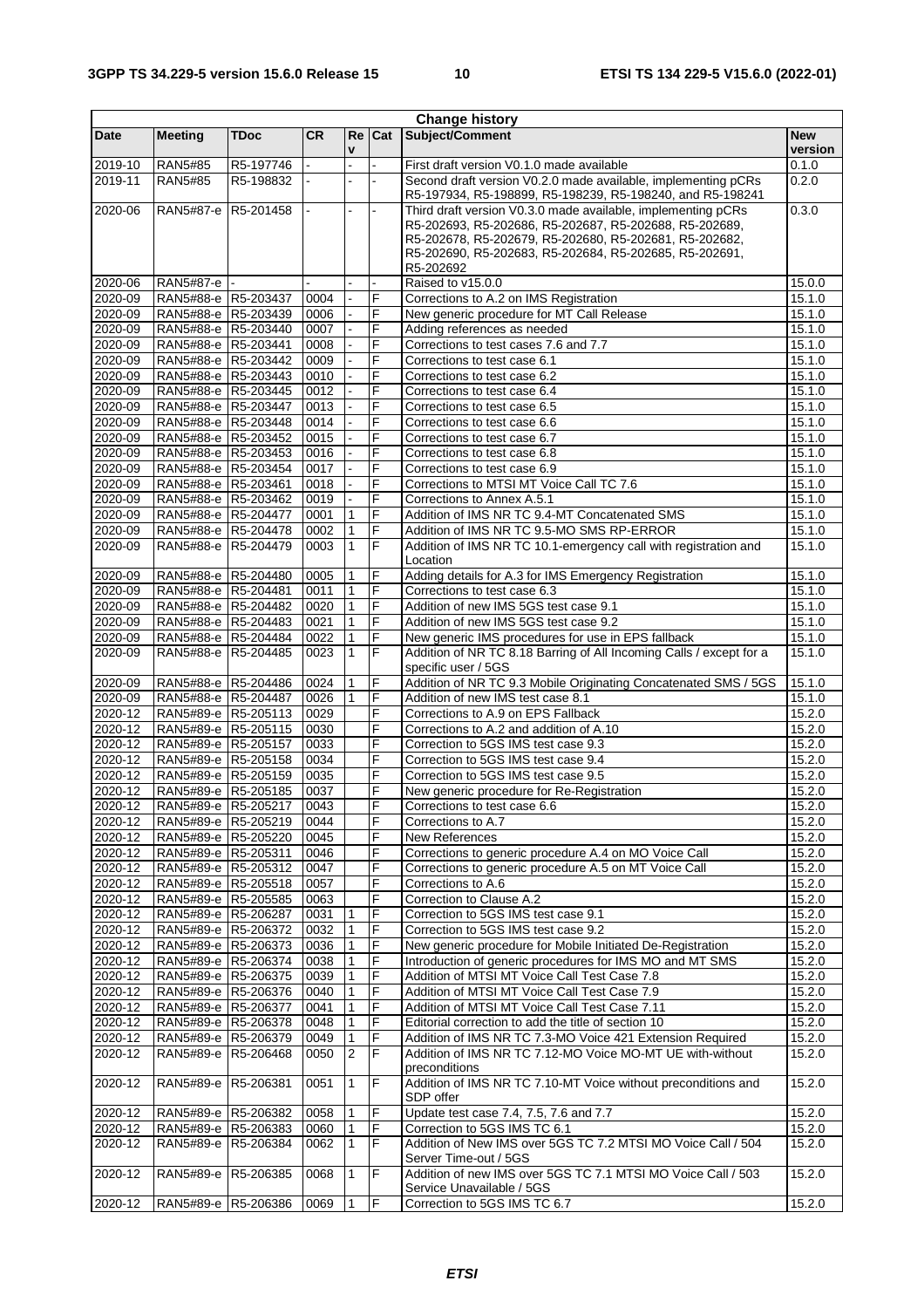| 2021-01     | RAN5#89-e           |           |      |                |   | History correction for R5-206468.                                  | 15.2.1 |
|-------------|---------------------|-----------|------|----------------|---|--------------------------------------------------------------------|--------|
|             |                     |           |      |                |   | Corrected parts of implementations of R5-206287 and R5-206386      |        |
| 2021-03     | RAN5#90-e R5-210056 |           | 0070 |                | F | Corrections to A.5 on MT Voice Call                                | 15.3.0 |
|             |                     |           |      |                |   |                                                                    |        |
| 2021-03     | RAN5#90-e R5-210057 |           | 0071 |                | F | Corrections to test case 6.3                                       | 15.3.0 |
| 2021-03     | RAN5#90-e R5-210095 |           | 0073 |                | F | Corrections to test case 6.4                                       | 15.3.0 |
| 2021-03     | RAN5#90-e R5-210196 |           | 0084 |                | F | Corrections to SMS test case 9.5                                   | 15.3.0 |
| 2021-03     | RAN5#90-e R5-210259 |           | 0085 | L.             | F | Corrections to A.11                                                | 15.3.0 |
|             |                     |           |      |                | F |                                                                    |        |
| 2021-03     | RAN5#90-e R5-210343 |           | 0090 |                |   | Corrections and extensions to test case 7.4                        | 15.3.0 |
| 2021-03     | RAN5#90-e R5-210348 |           | 0091 |                | F | Adding NG.114 dependencies to Annex A.4                            | 15.3.0 |
| 2021-03     | RAN5#90-e           | R5-210659 | 0104 | $\blacksquare$ | F | Withdrawing NR IMS TC 7.3-MO voice-UE preconditions enabled        | 15.3.0 |
|             |                     |           |      |                |   | but not included in INVITE                                         |        |
|             |                     |           |      |                |   |                                                                    |        |
| 2021-03     | RAN5#90-e R5-210882 |           | 0114 |                | F | Correction to NR IMS TC 7.1-Shorter Retry-after period             | 15.3.0 |
| 2021-03     | RAN5#90-e R5-211334 |           | 0072 | $\mathbf{1}$   | F | Addition of IMS over 5GS test case 7.25                            | 15.3.0 |
| 2021-03     | RAN5#90-e R5-211421 |           | 0074 | $\mathbf{1}$   | F | Addition of IMS over 5GS test case 7.27                            | 15.3.0 |
| 2021-03     | RAN5#90-e R5-211422 |           | 0075 | $\mathbf{1}$   | F | Addition of IMS over 5GS test case 7.28                            | 15.3.0 |
|             |                     |           |      |                |   |                                                                    |        |
| 2021-03     | RAN5#90-e R5-211423 |           | 0076 | $\mathbf{1}$   | F | Addition of IMS over 5GS test case 7.29                            | 15.3.0 |
| 2021-03     | RAN5#90-e R5-211424 |           | 0077 | $\mathbf{1}$   | F | Addition of IMS over 5GS test case 7.30                            | 15.3.0 |
| $2021 - 03$ | RAN5#90-e R5-211425 |           | 0078 | $\mathbf{1}$   | F | Addition of IMS over 5GS test case 7.31                            | 15.3.0 |
| 2021-03     | RAN5#90-e R5-211426 |           | 0079 | $\mathbf{1}$   | F | Addition of IMS over 5GS test case 7.32                            | 15.3.0 |
|             |                     |           |      |                |   |                                                                    |        |
| 2021-03     | RAN5#90-e R5-211427 |           | 0080 | $\mathbf{1}$   | F | Addition of IMS over 5GS test case 7.33                            | 15.3.0 |
| $2021 - 03$ | RAN5#90-e R5-211428 |           | 0081 | $\mathbf{1}$   | F | Addition of IMS over 5GS test case 7.34                            | 15.3.0 |
| 2021-03     | RAN5#90-e R5-211429 |           | 0083 | $\mathbf{1}$   | F | Update test case 7.4, 7.5, 7.6 and 7.7                             | 15.3.0 |
|             |                     |           |      |                |   |                                                                    |        |
| $2021 - 03$ | RAN5#90-e R5-211430 |           | 0092 | $\mathbf{1}$   | F | Editorial corrections to TS 34.229-5                               | 15.3.0 |
| 2021-03     | RAN5#90-e R5-211431 |           | 0094 | $\mathbf{1}$   | F | Addition of IMS over 5GS TC 7.14                                   | 15.3.0 |
| 2021-03     | RAN5#90-e R5-211432 |           | 0095 | $\mathbf{1}$   | F | Adding references                                                  | 15.3.0 |
| 2021-03     | RAN5#90-e R5-211433 |           | 0096 | 1              | F | Addition of A.15.1 MTSI MO Video Call / with preconditions / 5GS   | 15.3.0 |
|             |                     |           |      |                |   |                                                                    |        |
| 2021-03     | RAN5#90-e R5-211434 |           | 0099 | 1              | F | Correction to IMS over 5GS TC 7.2                                  | 15.3.0 |
| 2021-03     | RAN5#90-e R5-211435 |           | 0100 | $\mathbf{1}$   | F | Correction to IMS over 5GS TC 7.11                                 | 15.3.0 |
| 2021-03     | RAN5#90-e R5-211436 |           | 0102 | $\mathbf{1}$   | F | Correction to NR IMS TC 7.10-Content Type not present              | 15.3.0 |
| 2021-03     | RAN5#90-e R5-211437 |           | 0103 | $\mathbf{1}$   | F | Correction to NR IMS A.9.2-Optional UPDATE after EPS fallback      | 15.3.0 |
|             |                     |           |      |                |   |                                                                    |        |
| 2021-03     | RAN5#90-e R5-211438 |           | 0105 | $\mathbf{1}$   | F | Correction to NR IMS TC 10.1-Conformance requirement update        | 15.3.0 |
| 2021-03     | RAN5#90-e R5-211439 |           | 0106 | $\mathbf{1}$   | F | Addition of NR IMS TC 7.26-MO CAT forking model                    | 15.3.0 |
| 2021-03     | RAN5#90-e R5-211440 |           | 0107 | $\mathbf{1}$   | F | Addition of NR IMS TC 8.26-MO hold without announcement            | 15.3.0 |
|             |                     |           |      |                |   |                                                                    |        |
| 2021-03     | RAN5#90-e R5-211441 |           | 0108 | $\mathbf{1}$   | F | Addition of NR IMS TC 8.28-MT hold without announcement            | 15.3.0 |
| 2021-03     | RAN5#90-e R5-211442 |           | 0109 | $\mathbf{1}$   | F | Addition of NR IMS TC 8.30-Subscription to MWI event               | 15.3.0 |
| 2021-03     | RAN5#90-e R5-211443 |           | 0110 | $\mathbf{1}$   | F | Addition of NR IMS TC 8.31-Creating and leaving conference         | 15.3.0 |
| 2021-03     | RAN5#90-e R5-211444 |           | 0111 | $\mathbf{1}$   | F | Addition of NR IMS TC 8.32-Inviting user to conference by REFER    | 15.3.0 |
|             |                     |           |      |                |   |                                                                    |        |
| 2021-03     | RAN5#90-e R5-211445 |           | 0112 | $\mathbf{1}$   | F | Addition of NR IMS TC 8.34-Three way session                       | 15.3.0 |
| 2021-03     | RAN5#90-e R5-211446 |           | 0113 | 1              | F | Addition of NR IMS TC 8.36-MO explicit communication transfer      | 15.3.0 |
| 2021-03     | RAN5#90-e R5-211447 |           | 0115 | $\mathbf{1}$   | F | Addition of new IMS over 5GS TC 8.38 Communication Waiting and     | 15.3.0 |
|             |                     |           |      |                |   | cancelling the call / 5GS                                          |        |
|             |                     |           |      |                |   |                                                                    |        |
| 2021-06     | RAN5#91-e R5-212047 |           | 0116 |                | F | Corrections to test case 7.4 regarding NG.114 Profile Requirements | 15.4.0 |
| 2021-06     | RAN5#91-e R5-212048 |           | 0117 | L.             | F | Corrections to generic procedure A.4 on MO Voice Call              | 15.4.0 |
| 2021-06     | RAN5#91-e R5-212060 |           | 0118 |                | F | <b>New References</b>                                              | 15.4.0 |
| 2021-06     | RAN5#91-e R5-212076 |           | 0119 |                | F | Corrections to TC 7.26                                             | 15.4.0 |
|             |                     |           |      |                |   |                                                                    |        |
| 2021-06     | RAN5#91-e R5-212104 |           | 0121 |                | F | Addition of IMS over 5GS test case 7.19                            | 15.4.0 |
| 2021-06     | RAN5#91-e R5-212127 |           | 0123 |                | F | Corrections to TC 6.4                                              | 15.4.0 |
| 2021-06     | RAN5#91-e R5-212160 |           | 0125 |                | F | Corrections to TC 7.25                                             | 15.4.0 |
|             |                     |           |      |                |   |                                                                    |        |
| 2021-06     | RAN5#91-e R5-212208 |           | 0126 |                | F | Corrections to TC 7.8                                              | 15.4.0 |
| $2021 - 06$ | RAN5#91-e R5-212209 |           | 0127 |                | F | Corrections to TC 7.7                                              | 15.4.0 |
| 2021-06     | RAN5#91-e R5-212387 |           | 0133 |                | F | Corrections to TC 10.1                                             | 15.4.0 |
| 2021-06     | RAN5#91-e R5-212388 |           | 0134 |                | F | Corrections to A.6                                                 | 15.4.0 |
|             |                     |           |      |                |   |                                                                    |        |
| 2021-06     | RAN5#91-e R5-213367 |           | 0161 |                | F | Addition of MTSI MO video call without precondition                | 15.4.0 |
| 2021-06     | RAN5#91-e R5-213520 |           | 0120 | $\mathbf{1}$   | F | Addition of IMS over 5GS test case 7.18                            | 15.4.0 |
| 2021-06     | RAN5#91-e R5-213521 |           | 0122 | $\mathbf{1}$   | F | Corrections to TC 7.1                                              | 15.4.0 |
| 2021-06     | RAN5#91-e R5-213522 |           | 0128 | 1              | F | Corrections to TC 8.36                                             | 15.4.0 |
|             |                     |           |      |                |   |                                                                    |        |
| 2021-06     | RAN5#91-e R5-213523 |           | 0130 | 1              | F | Corrections regarding a=sendrecv and a=inactive                    | 15.4.0 |
| 2021-06     | RAN5#91-e R5-213524 |           | 0131 | $\mathbf{1}$   | F | Addition of generic procedure for MT Video Call                    | 15.4.0 |
| 2021-06     | RAN5#91-e R5-213525 |           | 0132 | 1              | F | Corrections to TC 7.11                                             | 15.4.0 |
| 2021-06     | RAN5#91-e R5-213526 |           | 0135 | 1              | F | Correction to NR IMS TC 8.26-MO hold without announcement          | 15.4.0 |
|             |                     |           |      |                |   |                                                                    |        |
| 2021-06     | RAN5#91-e R5-213527 |           | 0136 | 1              | F | Correction to NR IMS TC 8.28-MT hold without announcement          | 15.4.0 |
| 2021-06     | RAN5#91-e R5-213528 |           | 0137 | 1              | F | Correction to NR IMS TC 8.34-Three way session                     | 15.4.0 |
| 2021-06     | RAN5#91-e R5-213529 |           | 0139 | $\mathbf{1}$   | F | Addition of NR IMS Generic Procedure A.17-MTSI speech hold or      | 15.4.0 |
|             |                     |           |      |                |   | resume                                                             |        |
|             |                     |           |      |                |   |                                                                    |        |
| 2021-06     |                     |           |      |                |   |                                                                    | 15.4.0 |
|             | RAN5#91-e           | R5-213530 | 0140 | 1              | F | Addition of NR IMS Generic Procedure A.18-MTSI speech hold or      |        |
|             |                     |           |      |                |   | resume from SS                                                     |        |
| 2021-06     | RAN5#91-e           | R5-213531 | 0141 | 1              | F | Addition of NR IMS Generic Procedure A.19-MTSI conference          |        |
|             |                     |           |      |                |   |                                                                    | 15.4.0 |
|             |                     |           |      |                |   | creation                                                           |        |
| 2021-06     | RAN5#91-e           | R5-213532 | 0142 | $\mathbf{1}$   | F | Addition of NR IMS Generic Procedure A.20-REFER inviting user to   | 15.4.0 |
|             |                     |           |      |                |   | conference                                                         |        |
| 2021-06     | RAN5#91-e R5-213533 |           | 0162 | 1              | F | Corrections to IMS over 5GS Test Case 7.31 and 7.32                | 15.4.0 |
| 2021-06     | RAN5#91-e R5-213534 |           | 0146 | $\vert$ 1      | F | Corrections to IMS over 5GS Test Case 6.2                          | 15.4.0 |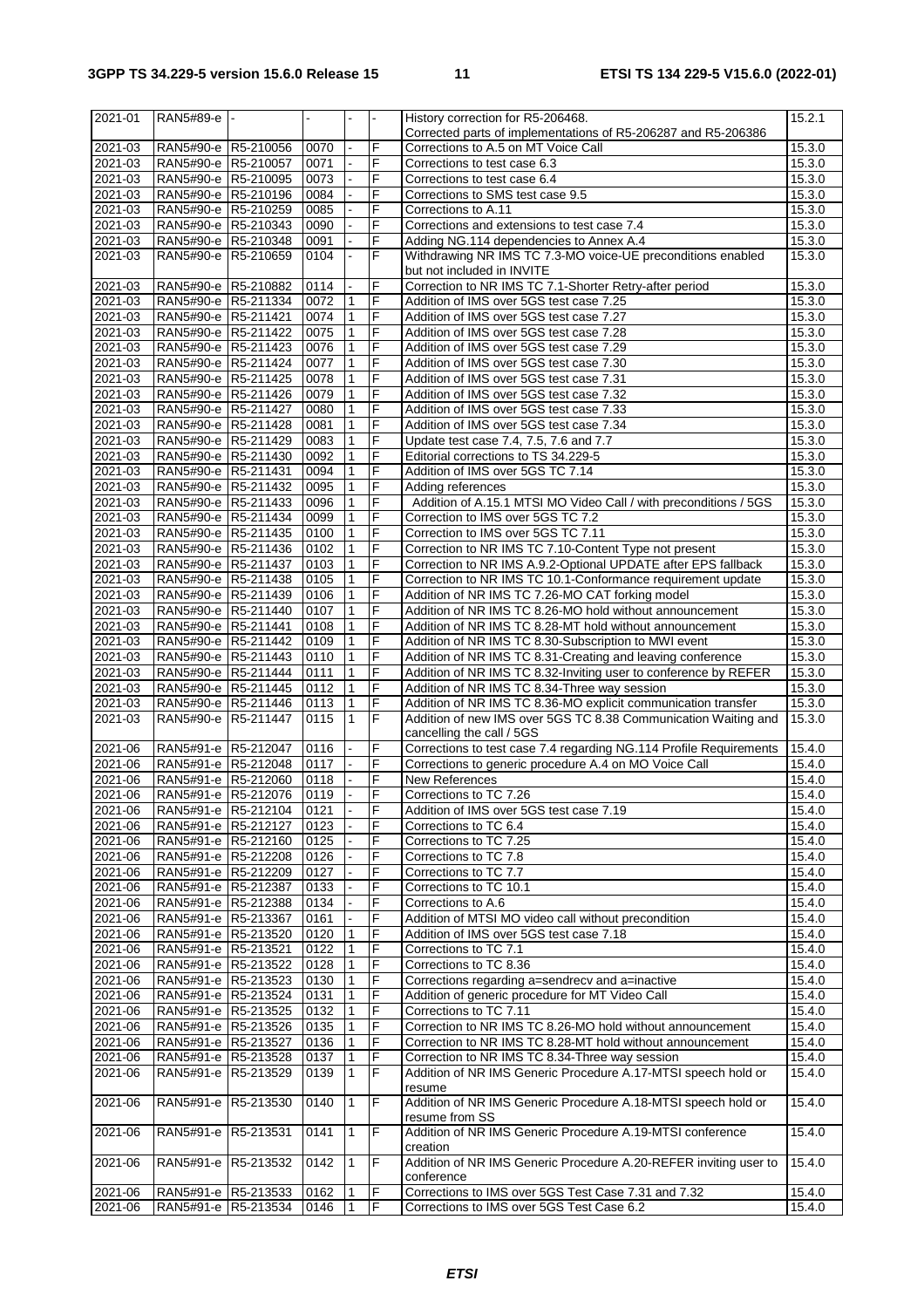| 2021-06            | RAN5#91-e R5-213535                        | 0148              | <u> 1</u>         | F      | Clarifications on usage of preconditions                                                         | 15.4.0           |
|--------------------|--------------------------------------------|-------------------|-------------------|--------|--------------------------------------------------------------------------------------------------|------------------|
| 2021-06            | RAN5#91-e R5-213536                        | 0149              | $\mathbf{1}$      | F      | Addition of NR IMS 7.13-MT Voice with RTCP disabled                                              | 15.4.0           |
|                    |                                            |                   |                   |        |                                                                                                  |                  |
| 2021-06            | RAN5#91-e R5-213537                        | 0150              | 1                 | F      | Addition of NR IMS 7.15-MO Video without preconditions                                           | 15.4.0           |
| 2021-06            | RAN5#91-e R5-213538                        | 0151              | $\mathbf{1}$      | F      | Addition of NR IMS 7.16-MT Video with preconditions                                              | 15.4.0           |
| 2021-06            | RAN5#91-e R5-213539                        | 0152              | $\mathbf{1}$      | F      | Addition of NR IMS 7.17-MT Video without preconditions                                           | 15.4.0           |
| 2021-06            | RAN5#91-e R5-213540                        | 0153              | $\mathbf{1}$      | F      | Addition of NR IMS 7.20-MO Voice-add and remove video-with                                       | 15.4.0           |
|                    |                                            |                   |                   |        | preconditions                                                                                    |                  |
| 2021-06            | RAN5#91-e R5-213541                        | 0154              | 1                 | F      | Addition of NR IMS 7.21-MO Voice-add and remove video-without                                    | 15.4.0           |
|                    |                                            |                   |                   |        | preconditions                                                                                    |                  |
| 2021-06            | RAN5#91-e R5-213542                        | 0155              | $\mathbf{1}$      | F      | Addition of NR IMS 7.23-MT Voice-add and remove video-without                                    | 15.4.0           |
|                    |                                            |                   |                   |        | preconditions                                                                                    |                  |
|                    |                                            |                   |                   |        |                                                                                                  |                  |
| 2021-06            | RAN5#91-e R5-213543                        | 0156              | 1                 | F      | Addition of NR IMS 7.24-Forking-two responses one cancel                                         | 15.4.0           |
| 2021-06            | RAN5#91-e R5-213544                        | 0157              | $\mathbf{1}$      | F      | Addition of new IMS over 5GS TC 7.22 MTSI MT Voice Call / add                                    | 15.4.0           |
|                    |                                            |                   |                   |        | video and remove video / with preconditions at both originating UE                               |                  |
|                    |                                            |                   |                   |        | and terminating UE / 5GS                                                                         |                  |
| 2021-06            | RAN5#91-e R5-213545                        | 0160              | 1                 | F      | Correction to test cases 7.33                                                                    | 15.4.0           |
| 2021-06            | RAN5#91-e R5-213674                        | 0147              | $\mathbf{1}$      | F      | Corrections to IMS over 5GS Test Case 7.14                                                       | 15.4.0           |
| 2021-09            | RAN5#92-e R5-214205                        | 0164              |                   | F      | Corrections to IMS5GS test case 6.4                                                              | 15.5.0           |
| 2021-09            | RAN5#92-e R5-214223                        | 0168              |                   | F      | Corrections to IMS5GS test case 7.24                                                             | 15.5.0           |
|                    |                                            |                   |                   |        |                                                                                                  |                  |
| 2021-09            | RAN5#92-e R5-214225                        | 0169              |                   | F      | Corrections to IMS5GS Generic Procedures A.7 and A.8                                             | 15.5.0           |
| 2021-09            | RAN5#92-e R5-214226                        | 0170              |                   | F      | Corrections to IMS5GS test case 7.25                                                             | 15.5.0           |
| 2021-09            | RAN5#92-e R5-214314                        | 0171              |                   | F      | Corrections to IMS5GS test case 7.21                                                             | 15.5.0           |
| 2021-09            | RAN5#92-e R5-214386                        | 0176              |                   | F      | Corrections to IMS5GS Generic Procedure A.15                                                     | 15.5.0           |
| 2021-09            | RAN5#92-e R5-214442                        | 0180              |                   | F      | New generic procedure for activation and de-activation of                                        | 15.5.0           |
|                    |                                            |                   |                   |        | <b>Supplementary Services</b>                                                                    |                  |
| 2021-09            | RAN5#92-e R5-214443                        | 0181              |                   | F      | New generic procedure for GAA XCAP authentication                                                | 15.5.0           |
| 2021-09            | RAN5#92-e R5-214444                        | 0182              |                   | F      | Corrections to IMS5GS test case 7.27                                                             | 15.5.0           |
|                    |                                            |                   |                   |        |                                                                                                  |                  |
| 2021-09            | RAN5#92-e R5-214445                        | 0183              |                   | F      | Corrections to IMS5GS test case 7.28                                                             | 15.5.0           |
| 2021-09            | RAN5#92-e R5-214446                        | 0184              |                   | F      | Corrections to IMS5GS test case 7.29                                                             | 15.5.0           |
| 2021-09            | RAN5#92-e R5-214450                        | 0188              |                   | F      | Corrections to IMS over 5GS test case 7.33                                                       | 15.5.0           |
| 2021-09            | RAN5#92-e R5-214451                        | 0189              |                   | F      | Corrections to IMS5GS test case 7.34                                                             | 15.5.0           |
| 2021-09            | RAN5#92-e R5-214812                        | 0190              |                   | F      | Correction to IMS NR A.5.1-adding conf in SDP                                                    | 15.5.0           |
| 2021-09            | RAN5#92-e R5-214813                        | 0191              |                   | F      | Correction to IMS NR A.14-wrong arrows                                                           | 15.5.0           |
|                    |                                            |                   |                   |        |                                                                                                  |                  |
| 2021-09            | RAN5#92-e R5-214815                        | 0193              |                   | F      | Correction to IMS NR 8.32-using generic procedures of inviting user                              | 15.5.0           |
|                    |                                            |                   |                   |        | to conference                                                                                    |                  |
| 2021-09            | RAN5#92-e R5-214821                        | 0199              |                   | F      | Addition of IMS NR generic procedures-leaving a conference                                       | 15.5.0           |
| 2021-09            | RAN5#92-e R5-214893                        | $\overline{0}214$ |                   | F      | Corrections to IMS over 5GS TC 7.14                                                              | 15.5.0           |
| 2021-09            | RAN5#92-e R5-215694                        | 0226              |                   | F      | To void the IMS registration test case 6.5                                                       | 15.5.0           |
| 2021-09            | RAN5#92-e R5-215721                        | 0179              | 1                 | F      | Corrections to IMS5GS test case 8.30                                                             | 15.5.0           |
|                    |                                            |                   |                   |        |                                                                                                  |                  |
|                    |                                            |                   |                   |        |                                                                                                  |                  |
| 2021-09            | RAN5#92-e R5-215722                        | 0185              | 1                 | F      | Corrections to IMS5GS test case 7.30                                                             | 15.5.0           |
| 2021-09            | RAN5#92-e R5-215723                        | 0219              | $\mathbf{1}$      | F      | Update test case 7.4                                                                             | 15.5.0           |
| 2021-09            | RAN5#92-e R5-216210                        | 0166              | $\mathbf{1}$      | F      | Corrections to IMS5GS test case 7.1                                                              | 15.5.0           |
| 2021-09            | RAN5#92-e R5-216211                        | 0167              | 1                 | F      | Adding references                                                                                | 15.5.0           |
| 2021-09            | RAN5#92-e R5-216212                        | 0173              | 1                 | F      | Corrections to IMS5GS test case 7.20                                                             | 15.5.0           |
| 2021-09            | RAN5#92-e R5-216213                        | 0174              | $\mathbf{1}$      | F      | Corrections to IMS5GS test case 7.22                                                             | 15.5.0           |
|                    |                                            |                   |                   |        |                                                                                                  |                  |
| 2021-09            | RAN5#92-e R5-216214                        | $0175$ 1          |                   |        | Corrections to IMS5GS test case 7.23                                                             | 15.5.0           |
| 2021-09            | RAN5#92-e R5-216215                        | 0177              | 1                 | F      | Corrections to IMS5GS Generic Procedure A.16                                                     | 15.5.0           |
| 2021-09            | RAN5#92-e R5-216216                        | 0186              | 1                 | F      | Corrections to IMS5GS test case 7.31                                                             | 15.5.0           |
| 2021-09            | RAN5#92-e R5-216217                        | 0187              | 1                 | F      | Corrections to IMS5GS test case 7.32                                                             | 15.5.0           |
| 2021-09            | RAN5#92-e R5-216218                        | 0192              | $\mathbf{1}$      | F      | Correction to IMS NR 8.31-using generic procedures of creating and                               | 15.5.0           |
|                    |                                            |                   |                   |        | leaving a conference                                                                             |                  |
| 2021-09            | RAN5#92-e R5-216219                        | 0194              | 1                 | F      | Addition of IMS NR TC 10.2-emergency call with reg-location                                      | 15.5.0           |
|                    |                                            |                   |                   |        | unavailable                                                                                      |                  |
| 2021-09            | RAN5#92-e R5-216220                        | 0195              | 1                 | F      | Addition of IMS NR TC 10.3-emergency call with reg-other IMS in                                  | 15.5.0           |
|                    |                                            |                   |                   |        |                                                                                                  |                  |
|                    |                                            |                   |                   |        | parallel                                                                                         |                  |
| 2021-09            | RAN5#92-e R5-216221                        | 0196              | 1                 | F      | Addition of IMS NR TC 10.11-new emergency reg after new IP                                       | 15.5.0           |
| 2021-09            | RAN5#92-e R5-216222                        | 0197              | $\mathbf{1}$      | F      | Addition of IMS NR TC 10.12-uer initiated emergency reg with                                     | 15.5.0           |
|                    |                                            |                   |                   |        | ongoing dialog                                                                                   |                  |
| 2021-09            | RAN5#92-e R5-216223                        | 0198              | 1                 | F      | Addition of IMS NR TC 10.13-uer initiated emergency reg-initiates a                              | 15.5.0           |
|                    |                                            |                   |                   |        | call                                                                                             |                  |
| 2021-09            | RAN5#92-e R5-216224                        | 0200              | 1                 | F      | Addition of new 5GS IMS test case 8.27                                                           | 15.5.0           |
| 2021-09            | RAN5#92-e R5-216225                        | 0201              | 1                 | F      | Addition of new 5GS IMS test case 8.29                                                           | 15.5.0           |
|                    |                                            |                   | 1                 | F      |                                                                                                  |                  |
| 2021-09            | RAN5#92-e R5-216226                        | 0202              |                   |        | Addition of new 5GS IMS test case 8.33                                                           | 15.5.0           |
| 2021-09            | RAN5#92-e R5-216227                        | 0203              | 1                 | F      | Addition of new 5GS IMS test case 8.35                                                           | 15.5.0           |
| 2021-09            | RAN5#92-e R5-216228                        | 0204              | 1                 | F      | Addition of new 5GS IMS test case 8.37                                                           | 15.5.0           |
| 2021-09            | RAN5#92-e R5-216229                        | 0205              | 1                 | F      | Addition of new 5GS IMS test case 8.40                                                           | 15.5.0           |
| 2021-09            | RAN5#92-e R5-216230                        | 0206              | 1                 | F      | Addition of new 5GS IMS test case 8.41                                                           | 15.5.0           |
| 2021-09            | RAN5#92-e R5-216231                        | 0207              | 1                 | F      | Addition of new 5GS IMS test case 10.14                                                          | 15.5.0           |
| 2021-09            | RAN5#92-e R5-216232                        | 0208              | 1                 | F      | Addition of new 5GS IMS test case 10.15                                                          | 15.5.0           |
|                    |                                            |                   | 1                 | F      |                                                                                                  |                  |
| 2021-09            | RAN5#92-e R5-216233                        | 0209              |                   |        | Addition of new 5GS IMS generic procedure A.24                                                   | 15.5.0           |
| 2021-09<br>2021-09 | RAN5#92-e R5-216234<br>RAN5#92-e R5-216235 | 0210<br>0211      | 1<br>$\mathbf{1}$ | F<br>F | Addition of new 5GS IMS generic procedure A.25<br>Addition of new 5GS IMS generic procedure A.26 | 15.5.0<br>15.5.0 |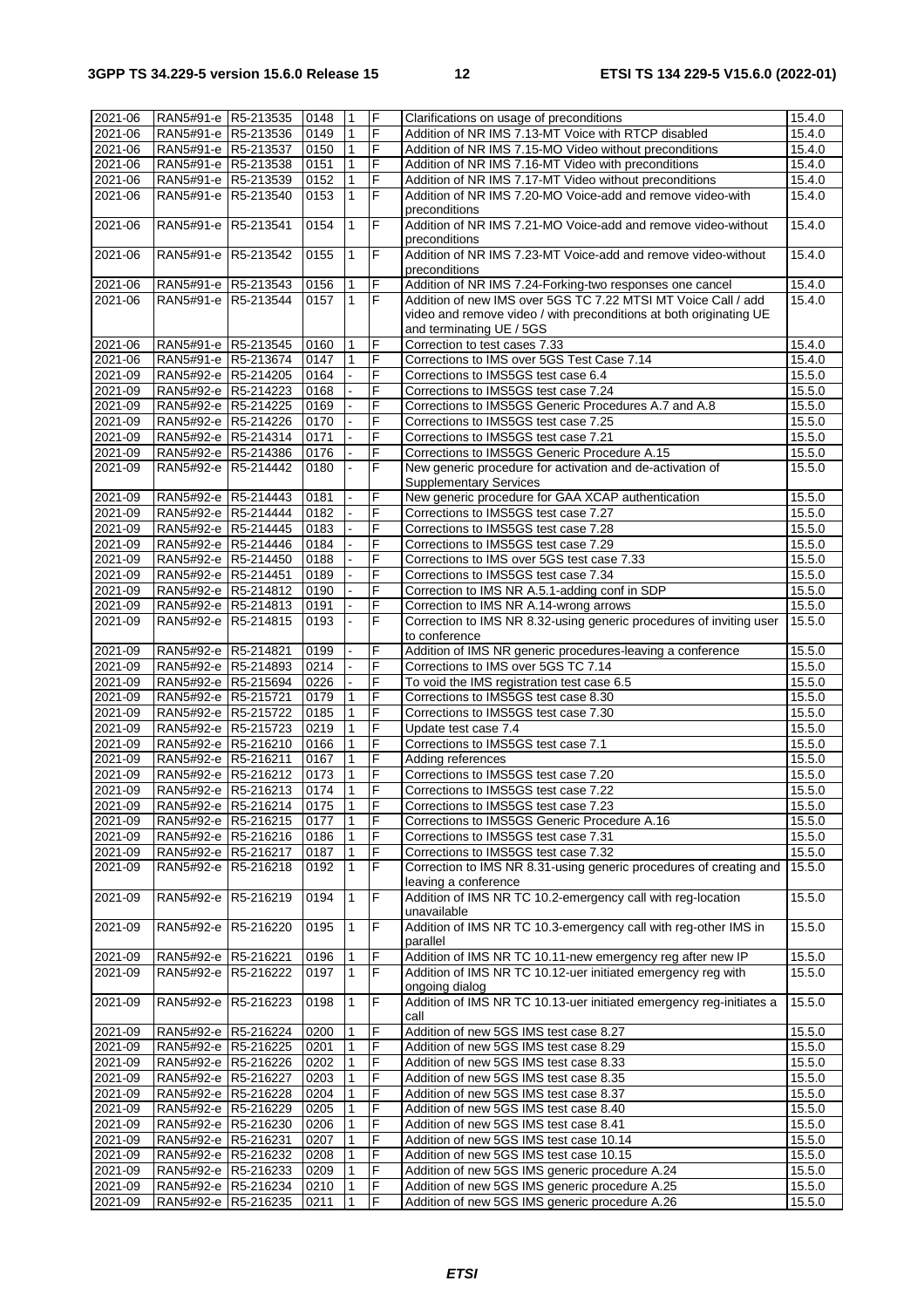| 2021-09 | RAN5#92-e R5-216236 | 0213 |  | Corrections to IMS over 5GS TCs 8.1 and 8.18                      | 15.5.0 |
|---------|---------------------|------|--|-------------------------------------------------------------------|--------|
| 2021-09 | RAN5#92-e R5-216237 | 0215 |  | Addition of new IMS over 5GS TC 10.6 Non-UE detectable            | 15.5.0 |
|         |                     |      |  | emergency call / IM CN sends 380 with an Alternative Service /    |        |
|         |                     |      |  | Previous emergency IMS registration not expired / 5GS             |        |
| 2021-09 | RAN5#92-e R5-216238 | 0218 |  | Update to Re-Registration test case 6.6                           | 15.5.0 |
| 2021-09 | RAN5#92-e R5-216240 | 0223 |  | Addition of test case 10.4                                        | 15.5.0 |
| 2021-09 | RAN5#92-e R5-216241 | 0224 |  | Addition of test case 10.9                                        | 15.5.0 |
| 2021-09 | RAN5#92-e R5-216242 | 0225 |  | Correction to IMS video call test case 7.15                       | 15.5.0 |
| 2021-12 | RAN5#93-e R5-217151 | 0273 |  | Removal of technical content in 34.229-5 v15.5.0 and substitution | 15.6.0 |
|         |                     |      |  | with pointer to the next Release                                  |        |